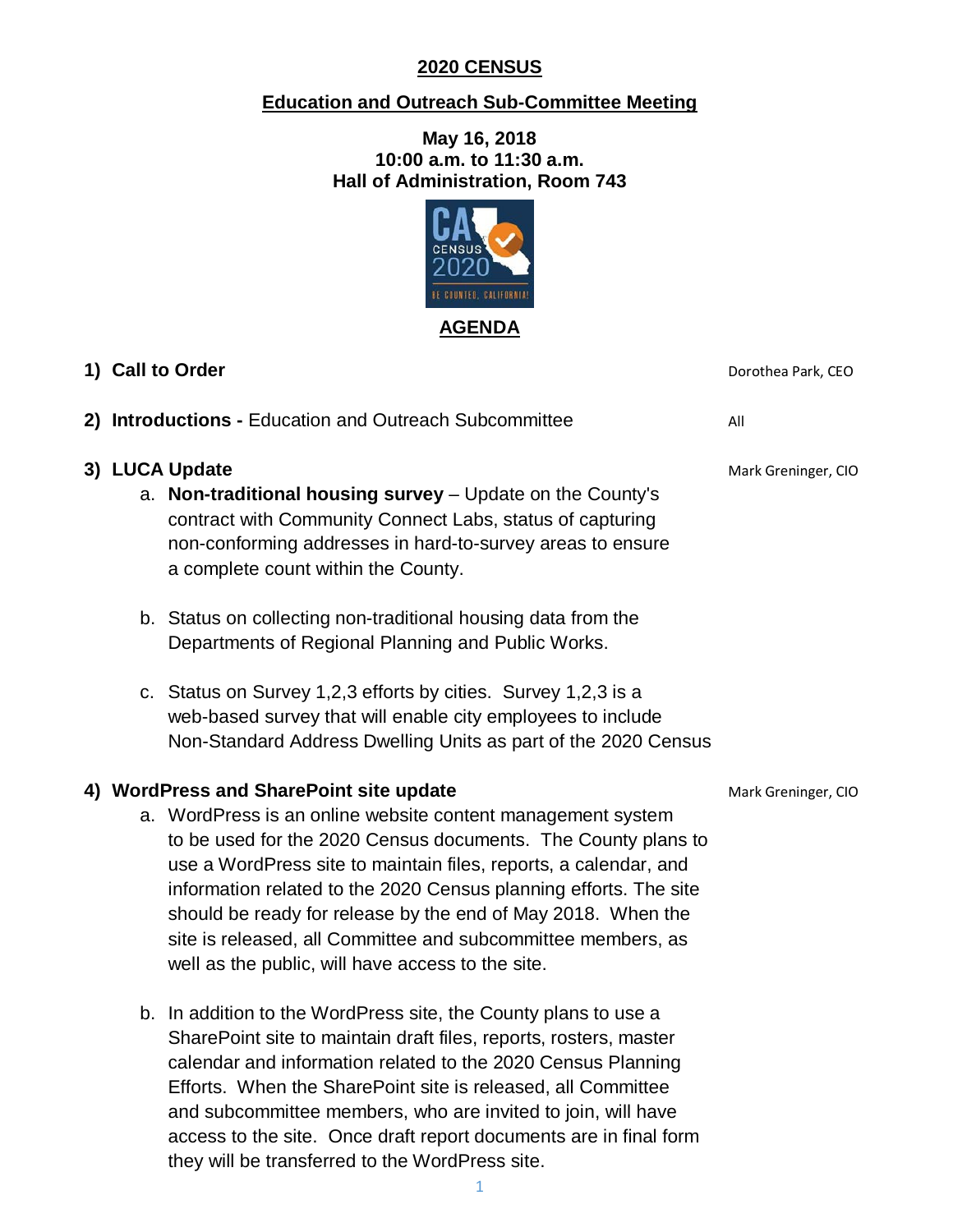# **5) 2020 Census - Citizenship Question Lawsuit** Gina Eachus, Co.Counsel

- a. The Board passed motions on 4/3/18 and on 5/1/18 directing *[Dorothea Park, CEO*] County Counsel to join the efforts of California Attorney General Xavier Becerra to join and/or file an amicus brief in support of the State of California in its defense of the lawsuit filed by the DOJ.
	- The lawsuit is seeking a preliminary and permanent injunction to prevent the State from enforcing AB 450-Immigrant Worker Protection Act, and AB 103-The State Budget Act of 2017, under the Public Safety trailer bill, and SB 54-California Values Act.
- b. The Board passed a motion on 5/1/18 directing County Counsel to join the efforts of the California Attorney General Xavier Becerra by signing on as a plaintiff in his lawsuit opposing the addition of a citizenship question to the 2020 U.S. Census.
- c. Review what was discussed during the Press Conference with State Attorney General Xavier Becerra, City Attorney Mike Feuer, Los Angeles City Mayor Eric Garcetti, Supervisor Hilda Solis, and Stockton Mayor Michael Tubbs (5/4/18)

# **6) State May Revised Budget CEO Dorothea Park, CEO**

- a. The Governor's May Revised Proposed Budget was released on 5/11/18.
- b. Potential augmentation of funding request related to the addition of the citizenship question to the Census and other Census requirements.

# **7) State convenings in Los Angeles County Department Convenies Park, CEO**

The State is hosting four convenings in June and August 2018 from 9:00 a.m. to 12:30 p.m.

- a. Convenings will be in venues located in the following areas on the noted dates:
	- 6/26/18 San Gabriel Valley, City of El Monte, Grace Black Auditorium
	- 6/27/18 San Fernando Valley, City of Pacoima, venue to be determined
	- 8/1/18 South Los Angeles Holman United Methodist Church in Jefferson Park (pending confirmation)
	- 8/2/18 Long Beach, venue to be determined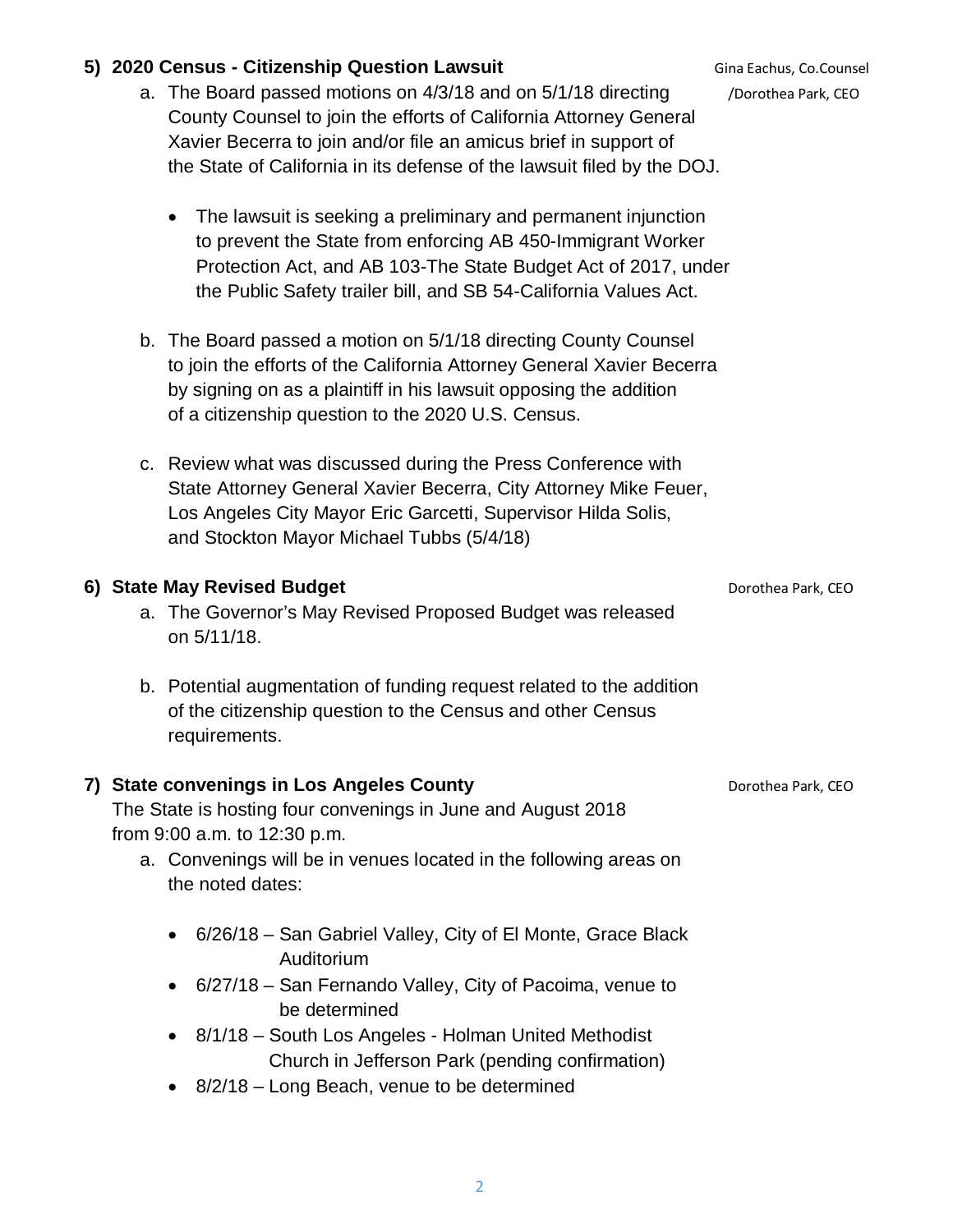a. The State launched their website (https://census.ca.gov) which contains news, events, resources, and information on the State Complete Count Committee meetings and California Census 2020 – Regional Readiness Assessment Convenings.

# **9) 2020 Census State logo/brand Dorothea Park, CEO** Dorothea Park, CEO

a. The State adopted a logo/brand for the 2020 Census to be used Statewide.

### **10)Health and Human Services Complete Count Committee ("CCC"):** Lisa Simmons, DPSS

- a. Oral Presentations on the following Subcommittee meetings: Lourie Gladney, DHS
	- County Departments
	- Government/Quasi-Government
	- Stakeholder Organizations

### **11) Transportation CCC** Pamela Manning, DPW

- a. Oral Presentation on the following subcommittee meetings:
	- County Departments and Government agencies

#### **12) Countywide Outreach CCC Maria Garcia, LA City Maria Garcia, LA City**

- a. Oral Presentation on the following subcommittee meetings: Dorothea Park, CEO
	- County/City Departments
	- Government/Quasi-government
		- o Municipal (cities)/Councils of Governments
		- o Higher Education
		- o Unions
		- o Business/Chambers
	- Stakeholder/Community Table
	- Census Action Kiosk (CAK)
	- Other meetings and convenings:
		- o Latino Community Foundation (4/3/18)
			- o Hackathon (5/6/18)
			- o LAUSD (5/9/18)
			- o NALEO Roundtable (5/23/18)

#### **13) Quarterly Status Report** Dorothea Park, CEO

- a. The updated Education and Outreach Workplans are due to the Chief Executive Office on **Monday, June 25, 2018**.
- b. The next Quarterly Status Report is due to the Board on July 16, 2018.